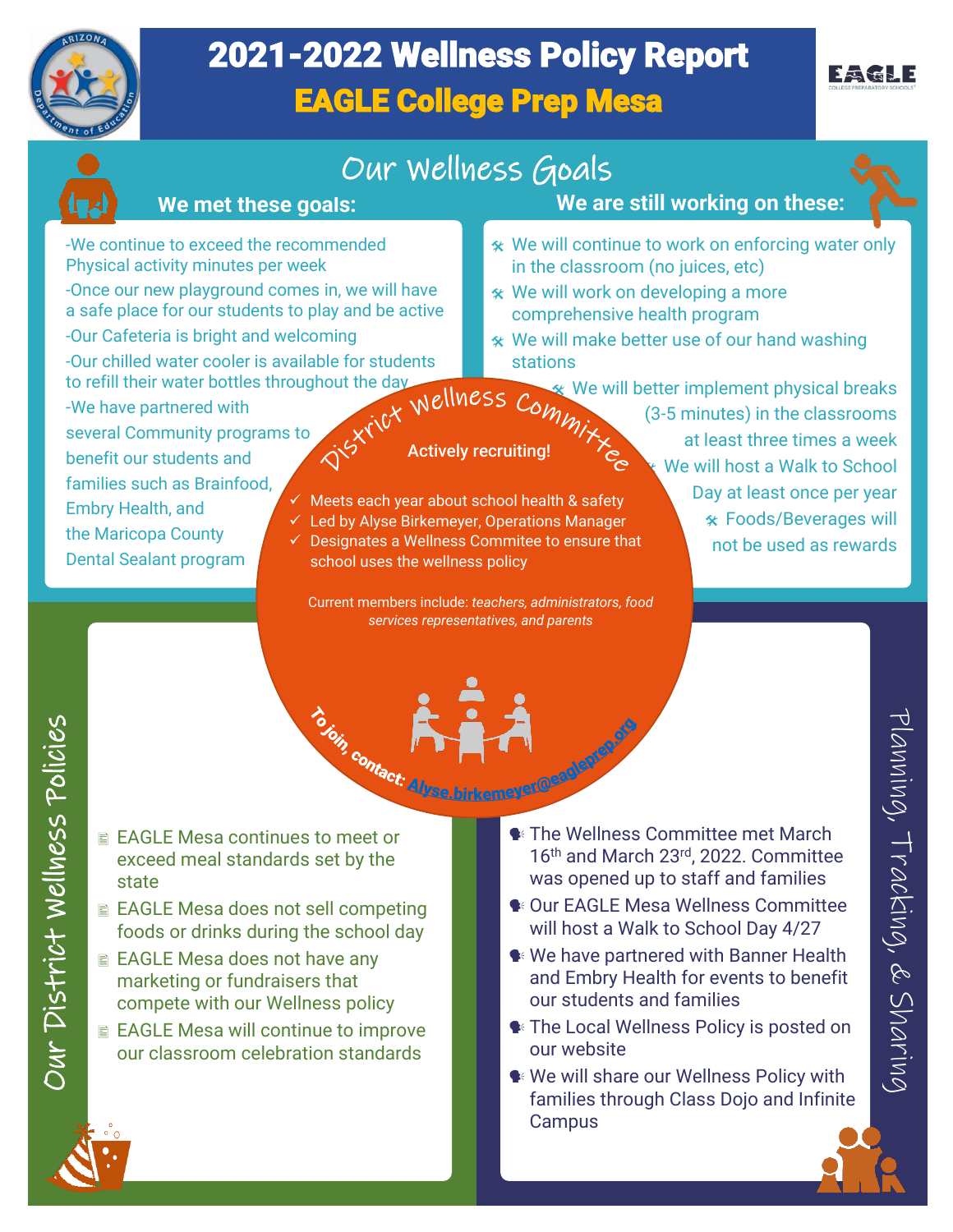#### EAGLE College Prep Local Wellness Policy

EAGLE College Prep believes that for students to have the opportunity to achieve personal, academic, developmental, and social success, we need to create positive, safe, equal, and health-promoting learning environments at every level in every setting throughout the school year. Research shows that two components – good nutrition and physical activity before, during, and after the school day – are strongly correlated with positive student outcomes.

#### Nutrition Promotion

All foods available during the day will have as a primary goal the promotion of student health and the reduction of childhood obesity. All guidelines for reimbursable school meals shall not be less restrictive than regulations and guidance issued by the Secretary of Agriculture, as those regulations and guidance apply to schools

| <b>Topic</b>        | <b>Details</b>                                                                                                                                                                                                                                                                                                               |
|---------------------|------------------------------------------------------------------------------------------------------------------------------------------------------------------------------------------------------------------------------------------------------------------------------------------------------------------------------|
| <b>Food Service</b> | EAGLE College Prep encourages participation in meal programs as appropriate (School Breakfast, National School<br>Lunch, After School Care Snack, Fresh Fruit and Vegetable Program etc.).                                                                                                                                   |
| <b>Food Service</b> | Participation in meal programs is promoted to families.                                                                                                                                                                                                                                                                      |
| <b>Food Service</b> | EAGLE College Prep menus' are available to students, staff & parents on a monthly basis.                                                                                                                                                                                                                                     |
| <b>Food Service</b> | EAGLE College Prep will ensure all meals will, at a minimum, meet the New Meal Pattern requirements. Additionally,<br>all meal options will take into consideration food allergies, and or religious beliefs.                                                                                                                |
|                     | Free, potable water will be made available to all students during the meal period.<br>Water sources and containers will be maintained on a regular basis to ensure good hygiene and health<br>safety standards.<br>Students will be allowed to bring and carry approved water bottles with only water in them throughout the |
|                     | day.                                                                                                                                                                                                                                                                                                                         |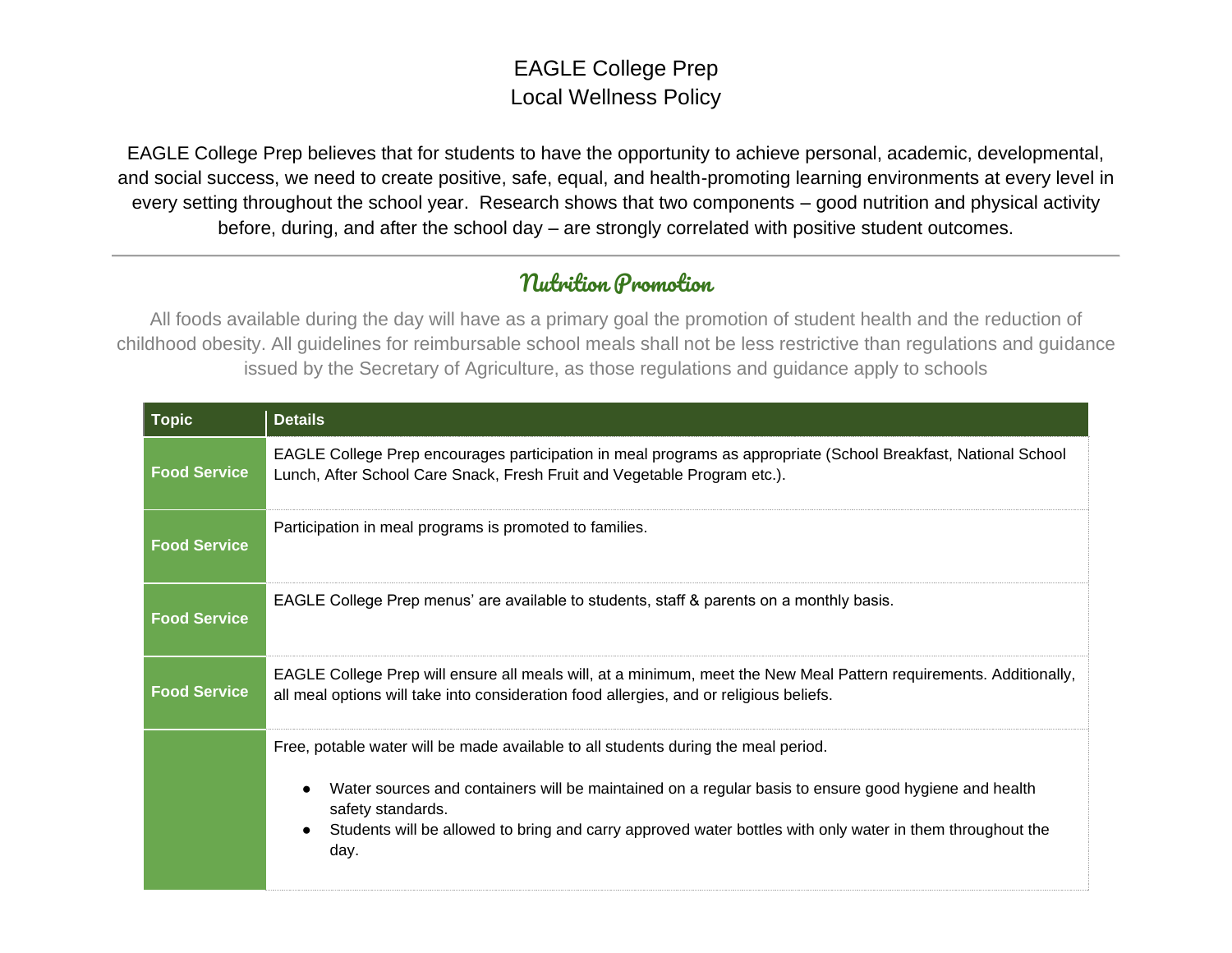| <b>Smart Snacks</b>                      | All foods and beverages made available on campus during the school day are to be consistent with the Arizona<br>Nutrition Standards. Guidelines for reimbursable school meals shall not be less restrictive than regulations and<br>guidance issued by the Secretary of Agriculture pursuant to law.<br>EAGLE College Prep will create procedures that address all foods (including Foods of Minimal Nutritional Value and<br>Competitive Food Sales) available to students throughout the school day in the following areas:<br>National School Lunch Program and School Breakfast Program Meals.<br>$\bullet$<br>Vending machines and school stores.<br>Classroom parties, celebrations, fundraisers, rewards and school events.<br>Snacks served in after-school programs.                                                                                                                                                                                                                                                                                                                |
|------------------------------------------|----------------------------------------------------------------------------------------------------------------------------------------------------------------------------------------------------------------------------------------------------------------------------------------------------------------------------------------------------------------------------------------------------------------------------------------------------------------------------------------------------------------------------------------------------------------------------------------------------------------------------------------------------------------------------------------------------------------------------------------------------------------------------------------------------------------------------------------------------------------------------------------------------------------------------------------------------------------------------------------------------------------------------------------------------------------------------------------------|
| <b>Birthday Food</b><br><b>Standards</b> | Starting at the beginning of the 2022-23 school year, student birthdays are preferred to be recognized with non-food<br>celebrations.<br>This standard is in place to limit exposure to life-threatening allergens and protect family decision-making<br>$\bullet$<br>around foods consumed.<br>This <b>does not</b> apply to food for individual consumption (i.e., lunches/snacks brought from home).<br>$\bullet$<br>A healthy birthday celebration ideas list will be created and distributed to teachers and parents as<br>appropriate.                                                                                                                                                                                                                                                                                                                                                                                                                                                                                                                                                 |
| <b>Fundraisers</b>                       | The USDA requires food fundraisers to meet Smart Snacks in Schools Standards, but allows exemptions.<br><b>Learn more here</b><br>EAGLE College Prep will allow exempt fundraisers that sell food that does not meet the USDA's Smart Snacks in<br>Schools standards on the school campuses during the school day.<br>Non-food or healthy fundraisers are highly encouraged.<br>Schools with groups, clubs, or other organizations wishing to conduct school-sponsored fundraisers that<br>involve the sale of foods or beverages that do not meet the Smart Snacks Standards may do so by<br>submitting a waiver request to ADE.<br>A school principal or designated representative of the school is permitted to submit the online<br>https://www.surveymonkey.com/s/FundraiserExemption or by contacting Health and Nutrition<br>Services Division at 602-542-8700.<br>A list of foods that are Smart Snack approved can be found here.<br>Nutrition information (label and ingredient list) for all foods sold as fundraisers must be documented and kept<br>on file at the school site. |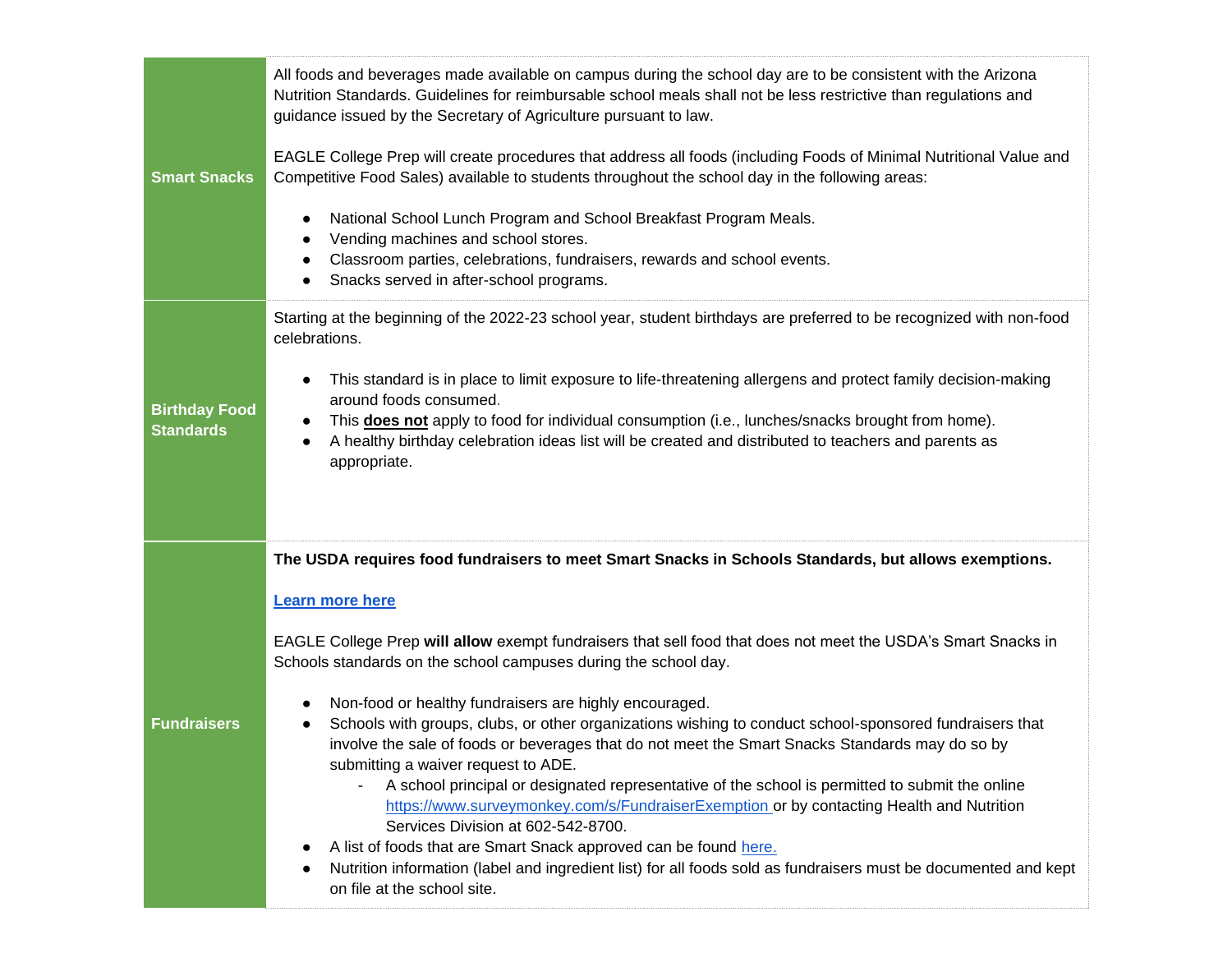|                                 | To ensure the food sold meets guidelines please use the Smart Snack Calculator:<br>https://foodplanner.healthiergeneration.org/calculator/<br>Records of exempt fundraisers will be required to meet auditing needs.<br>Food fundraisers (that meet the standards or are exempt) may be sold on the school campus during the<br>school day EXCEPT during the meal service, and for a period beginning $\frac{1}{2}$ hour prior to and until $\frac{1}{2}$<br>hour after each meal service (Competitive Foods Law).<br>Pre-ordered foods that are not intended for immediate consumption (such as cookie dough) are excluded.<br>Foods sold only to adults are excluded. |
|---------------------------------|-------------------------------------------------------------------------------------------------------------------------------------------------------------------------------------------------------------------------------------------------------------------------------------------------------------------------------------------------------------------------------------------------------------------------------------------------------------------------------------------------------------------------------------------------------------------------------------------------------------------------------------------------------------------------|
| <b>Other Foods</b>              | All other foods provided, offered, or shared with students should be selected judiciously, taking into consideration the                                                                                                                                                                                                                                                                                                                                                                                                                                                                                                                                                |
| <b>Offered</b>                  | nutritional value of the food being served, EAGLE College Prep's goal of promoting healthy dietary habits, food                                                                                                                                                                                                                                                                                                                                                                                                                                                                                                                                                         |
| <b>Standards</b>                | allergies, and the frequency of use.                                                                                                                                                                                                                                                                                                                                                                                                                                                                                                                                                                                                                                    |
| <b>Marketing of</b>             | Any food or drink marketed or promoted (e.g., posters, signs, coupons) on school property must meet the Smart                                                                                                                                                                                                                                                                                                                                                                                                                                                                                                                                                           |
| <b>Foods</b>                    | Snacks Standards.                                                                                                                                                                                                                                                                                                                                                                                                                                                                                                                                                                                                                                                       |
| <b>Farm to</b><br><b>School</b> | EAGLE College Prep is encouraged to participate in activities that foster a farm to school relationship, including but<br>not limited to:<br>School hosts field trips to local farms.                                                                                                                                                                                                                                                                                                                                                                                                                                                                                   |

#### Nutrition Education

The goal is to influence students' eating behaviors by providing nutrition education that is appropriate for students' ages; reflects students' cultures; is integrated into health education or core curricula; and provides opportunities for students to practice skills and have fun

| <b>Topic</b>                         | <b>Details</b>                                                                                                                                                                                               |
|--------------------------------------|--------------------------------------------------------------------------------------------------------------------------------------------------------------------------------------------------------------|
| <b>Nutrition</b><br><b>Education</b> | Schools are encouraged to integrate nutrition education into lessons, based on the school curriculum and as part of a<br>comprehensive health education class. Click here for nutrition education resources. |
|                                      | In order to reinforce and support nutrition education efforts, the guidelines will ensure that:<br>Consistent nutrition messages are disseminated throughout the schools, communities, homes and media.      |
|                                      | Health education lessons should include the following essential topics on healthy eating:                                                                                                                    |
|                                      | Relationship between healthy eating and personal health and disease prevention<br>Eating a variety of foods every day                                                                                        |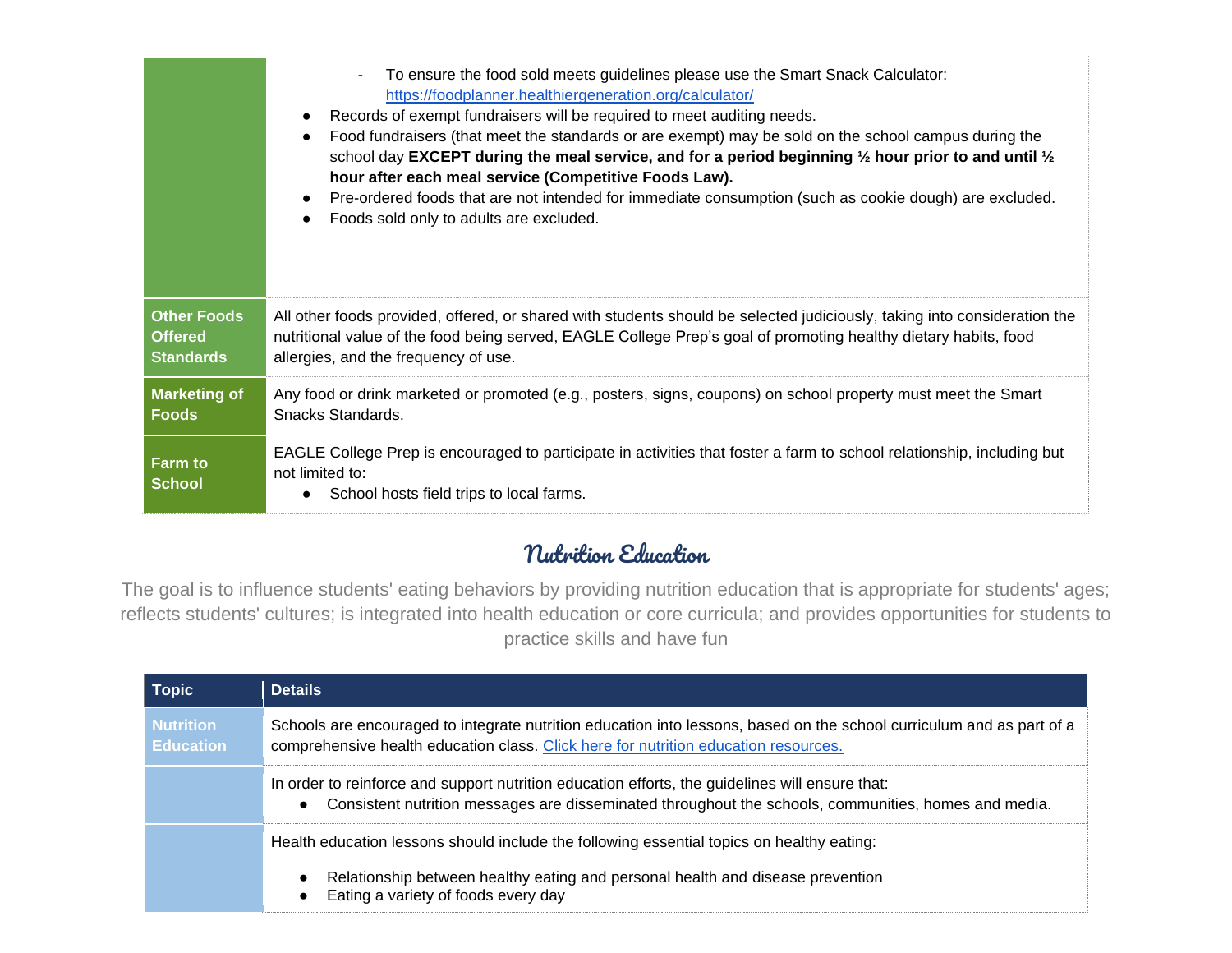- Balancing food intake and physical activity
- Risks of unhealthy weight control practices
- Importance of water consumption

## Physical Education and Activity

The goals for physical activity are to provide opportunities for every student to develop the knowledge and skills for specific physical activities, to maintain students' physical fitness, to ensure students' regular participation in physical activity, and to teach students the short- and long-term benefits of a physically active and healthful lifestyle.

A comprehensive physical activity program encompasses a variety of opportunities for students to be physically active, including physical education, recess, walk-to-school programs, after-school physical activity programs, health education that includes physical activity as a main component, and physical activity breaks within regular classrooms.

| <b>Topic</b>                                                                                | <b>Details</b>                                                                                                                                                                                                                                                                                                |
|---------------------------------------------------------------------------------------------|---------------------------------------------------------------------------------------------------------------------------------------------------------------------------------------------------------------------------------------------------------------------------------------------------------------|
| <b>Physical</b><br><b>Activity</b>                                                          | EAGLE College Prep will strive to provide opportunities for developmentally appropriate physical activity during the<br>school day for all students.<br>Teachers and other staff members will serve as role models by being physically active alongside students<br>whenever possible.                        |
| <b>Physical</b><br><b>Education</b>                                                         | EAGLE College Prep will provide students with formal, age-appropriate physical education, consistent with national<br>and state standards for physical education.<br>Students will be moderately to vigorously active for at least 50% of class time during most or all physical<br>education class sessions. |
| <b>Elementary</b><br><b>School-</b><br><b>Physical</b><br><b>Activity</b><br><b>Minutes</b> | It is recommended that physical activity is available for at least 30 minutes per day for all elementary students.<br>Physical activity may include: exercise programs, fitness breaks, daily recesses, classroom physical activities,<br>physical education classes.                                         |
| <b>Equipment</b>                                                                            | To the extent practicable, EAGLE College Prep will ensure that its grounds and facilities are safe and that equipment<br>is available for all students to be active.                                                                                                                                          |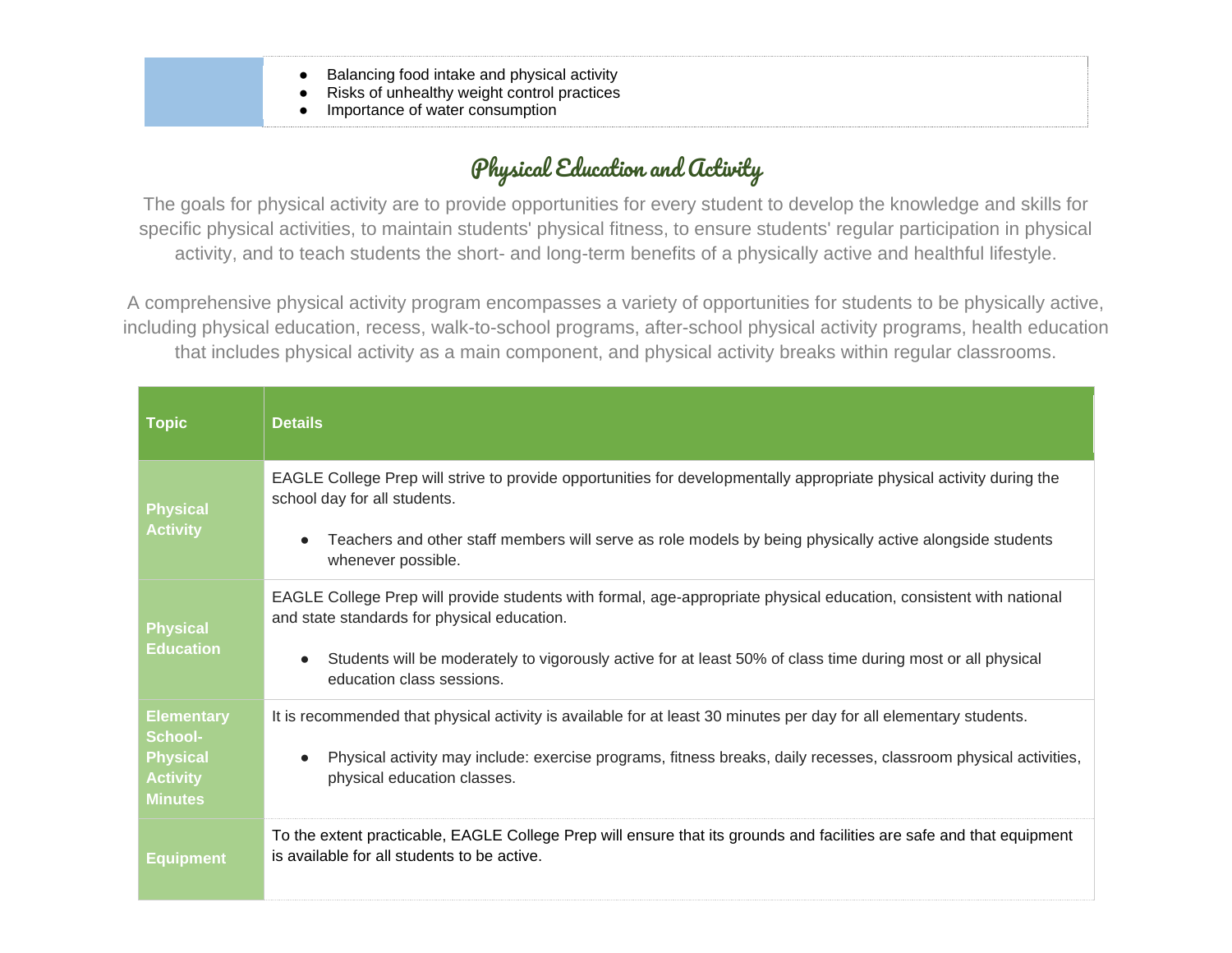| <b>Prohibit</b><br><b>Withholding of</b><br><b>Recess</b> | Physical activity during the day (including but not limited to recess, classroom physical activity breaks, or physical<br>education) will not be used or withheld as punishment for any reason.                                                         |
|-----------------------------------------------------------|---------------------------------------------------------------------------------------------------------------------------------------------------------------------------------------------------------------------------------------------------------|
| <b>Before and</b><br><b>After School</b>                  | EAGLE College Prep will encourage after-school programs to provide developmentally appropriate physical activity for<br>participating children and reduce or eliminate the time spent in sedentary activities such as watching television or<br>videos. |
| <b>Programs</b>                                           | Offer opportunities for physical activity before or after the school day through organized physical activities, intramurals,<br>or access to facilities or equipment for physical activity.                                                             |

### Other-School Based Activities

The goal is to create a total school environment that is conducive to healthy eating and physical activity. EAGLE College Prep's goal is to ensure whole-school integration with the wellness program. EAGLE College Prep will achieve the goal by addressing elements that include, but are not limited to, school meal times, dining environment, food as an incentive, marketing and advertising, and tobacco prevention

| <b>Topic</b>                                                                   | <b>Details</b>                                                                                                            |
|--------------------------------------------------------------------------------|---------------------------------------------------------------------------------------------------------------------------|
| <b>Integrating</b><br><b>Health</b><br><b>Education into</b><br><b>Lessons</b> | EAGLE College Prep will encourage teachers to integrate health education into lessons, based on the school<br>curriculum. |

#### Implementation & Evaluation

A primary goal will be to regularly evaluate the effectiveness of this policy in promoting healthy eating and changing the program as appropriate to increase its effectiveness. The results of each evaluation, including the extent to which schools are in compliance, the extent to which the policy complies with federal regulations, and a description/summary of the progress made in attaining the goals of EAGLE College Prep, shall be made available to the public.

| <b>Details</b> |
|----------------|
|                |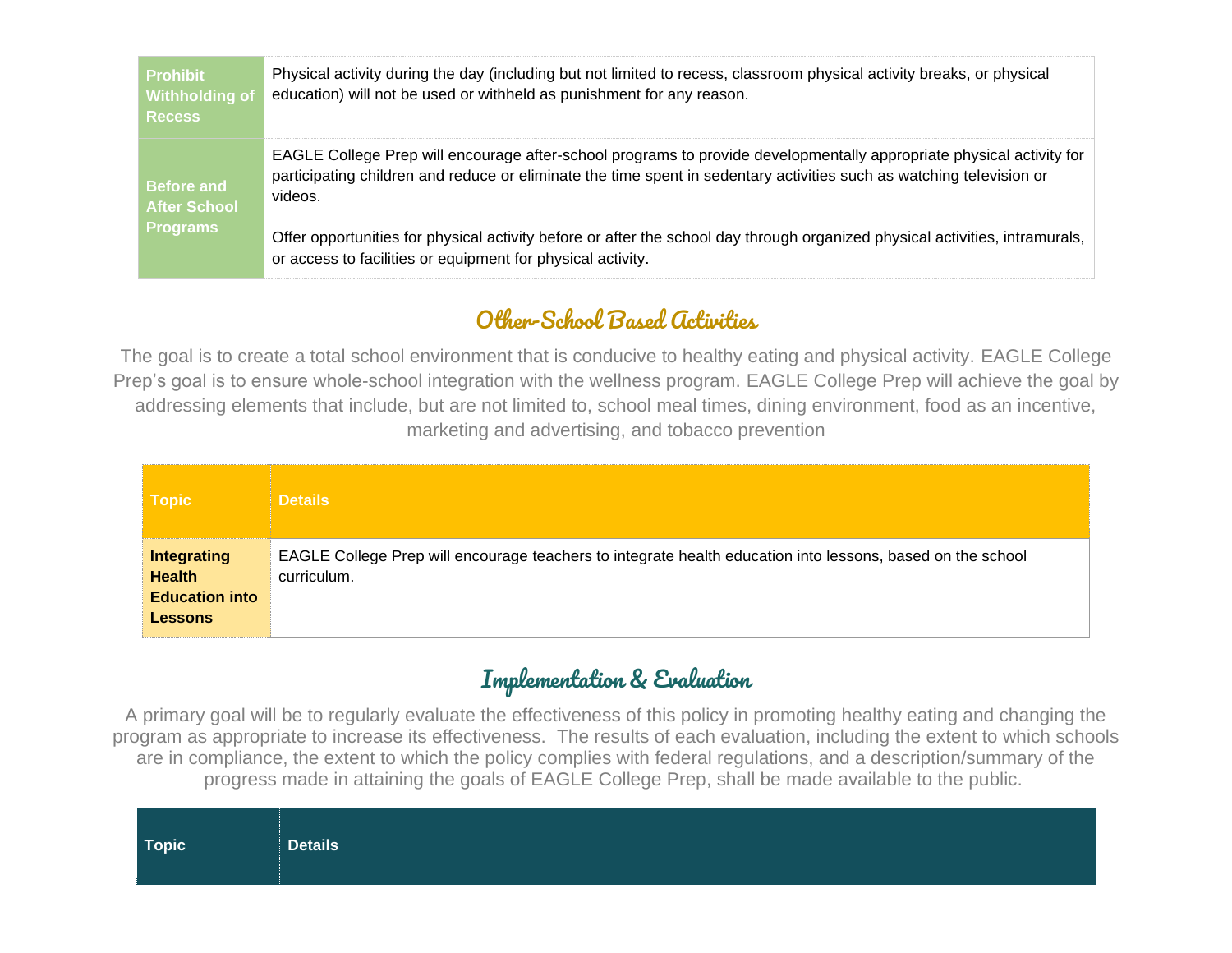| <b>Implementation</b>                                                 | EAGLE College Prep has a plan for implementation to manage and coordinate the execution of this wellness policy.<br>The plan includes roles, responsibilities, actions and timelines specific to each school and includes<br>information about who will be responsible to make changes.<br>Schools used a specific tool (ADE's LWP Assessment Comparison with a Model Policy).<br>$\bullet$<br>The wellness policy and progress reports are posted online.                                                                                                                                                                                                                                                                                                                                                                                                     |
|-----------------------------------------------------------------------|----------------------------------------------------------------------------------------------------------------------------------------------------------------------------------------------------------------------------------------------------------------------------------------------------------------------------------------------------------------------------------------------------------------------------------------------------------------------------------------------------------------------------------------------------------------------------------------------------------------------------------------------------------------------------------------------------------------------------------------------------------------------------------------------------------------------------------------------------------------|
| <b>Assessment of</b><br><b>Wellness Policy</b><br>and Practices       | At least once every three years, EAGLE College Prep will evaluate compliance with the Local Wellness Policy. This<br>will include:<br>The extent to which EAGLE College Prep is in compliance with the policy.<br>$\bullet$<br>A description of the progress made in attaining the goals.<br>$\bullet$<br>The person responsible for managing the triennial assessment.<br>$\bullet$<br>EAGLE College Prep will actively notify households of the availability of the triennial progress report.<br>$\bullet$                                                                                                                                                                                                                                                                                                                                                  |
| <b>Recordkeeping</b>                                                  | EAGLE College Prep has a plan for retaining records to document compliance with the wellness policy.<br>Documentation kept on file may include:<br>Written local wellness policy<br>$\bullet$<br>Documentation demonstrating it has been made available to the public<br>$\bullet$<br>Documentation of efforts to review and update the policy, including indication of who is involved in the<br>$\bullet$<br>update and the methods the district uses to make stakeholders aware of their ability to participate<br>Documentation to demonstrate compliance with the annual public notification requirements<br>$\bullet$<br>The most recent assessment on implementation of the school wellness policy<br>$\bullet$<br>Documentation demonstrating the most recent assessment on the implementation of the policy has been<br>made available to the public. |
| <b>Healthy Schools</b><br><b>Liaisons</b>                             | The School Operations Manager will be the main contact for information and resources related to the wellness<br>policy, assessment, and resources.                                                                                                                                                                                                                                                                                                                                                                                                                                                                                                                                                                                                                                                                                                             |
| <b>Revisions and</b><br><b>Updating the</b><br><b>Wellness Policy</b> | EAGLE College Prep will update or modify the wellness policy based on the results of the triennial assessments.<br>Policy will be updated when:<br>$\bullet$<br>○ School priorities change,<br>Community needs change,<br>$\circ$<br>o New health science information emerges<br>New state or federal guidance/standards are issues<br>$\circ$                                                                                                                                                                                                                                                                                                                                                                                                                                                                                                                 |
| <b>Annual</b><br><b>Notification of</b><br><b>Policy</b>              | EAGLE College Prep will actively inform families and the public each year of basic information about the policy,<br>including its content, updates, and implementation status. EAGLE College Prep will make this information available<br>via the school website and/or school-wide communications.<br>• Communications may include:<br>As much information as possible about the school nutrition environment.<br>$\circ$<br>o Summary of the school's events and activities related to wellness policy implementation.<br>Publication of the name and contact info of the officials leading the wellness committee.<br>$\circ$<br>Information about how the public can get involved.<br>$\circ$                                                                                                                                                              |